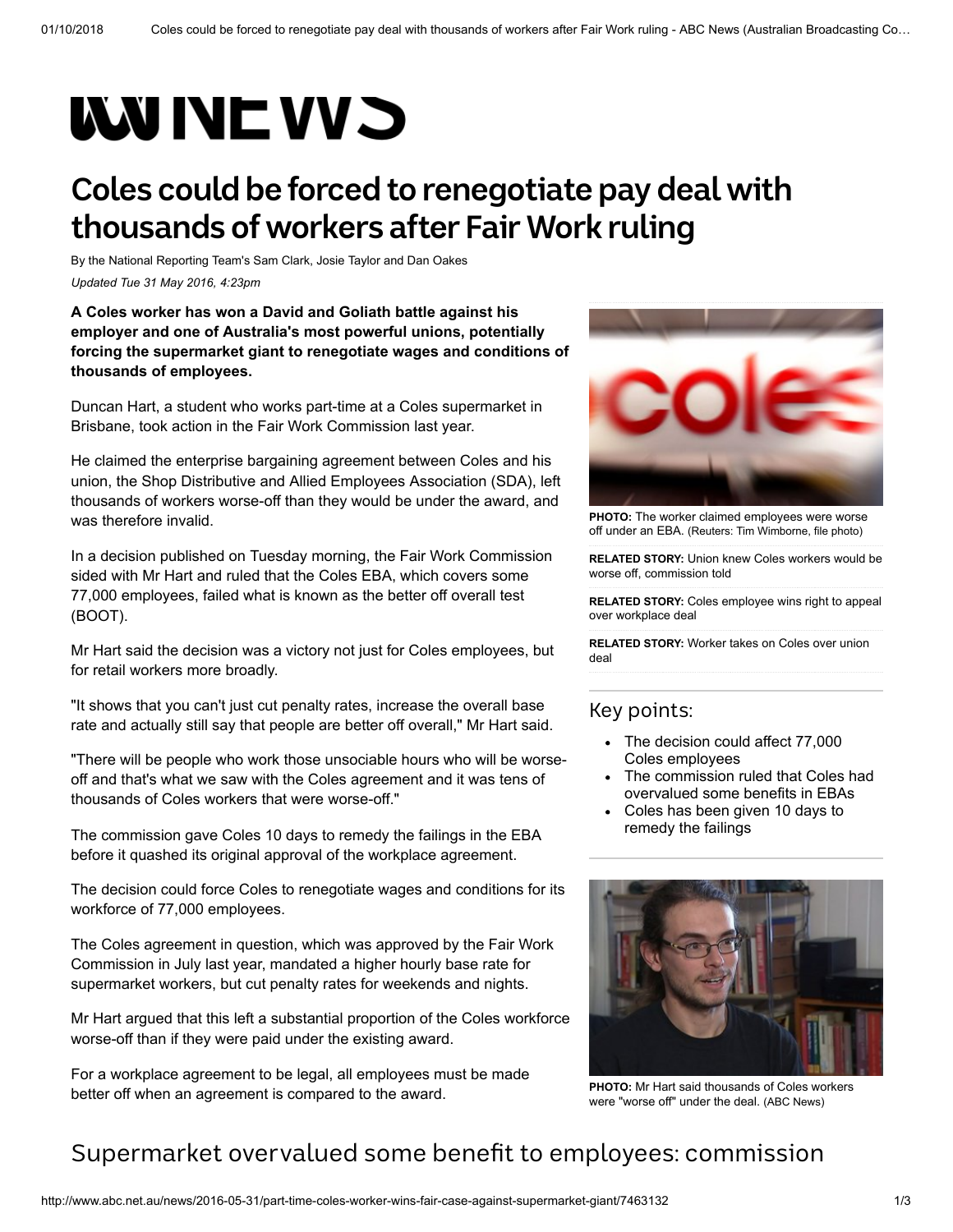01/10/2018 Coles could be forced to renegotiate pay deal with thousands of workers after Fair Work ruling - ABC News (Australian Broadcasting Co…

Coles argued before the commission that a series of other employee benefits contained in the workplace agreement outweighed any loss in penalty rates.

These benefits included blood donor leave, emergency services leave and an extra five minutes for meal breaks when employees worked shifts of more than four hours.

Do you know more about this story? Email [investigations@abc.net.au.](mailto:investigations@abc.net.au)

However, the commission ruled that Coles had overvalued these benefits when weighed against the cuts to penalty rates.

"Overall we consider the provisions in the agreement to be beneficial for employees but the level of benefit is not large," the commissioners ruled.

"We are not satisfied that a consideration of all benefits and detriments under the agreement results in each employee and each prospective employee being better off overall under the agreement compared to the award.

"It follows that we are not satisfied that the agreement passes the BOOT."

Coles have been given until June 10 to respond to the decision.

A Coles spokesman said in a statement that the company's workplace agreements had delivered wage rises above inflation for more than a decade.

"Coles' current agreement was approved by the Fair Work Commission in 2015. It delivered an average increase of 3 per cent in base rates, maintained penalty rates from the previous agreement and brought six complex agreements into a simple, easy-to-understand document," the statement said.

### Decision could have wide ramifications for retail sector

Professor John Howe, workplace law expert at the University of Melbourne, said that today's decision would increase scrutiny of similar workplace deals that come before the commission in the future.

"The full bench has sent a clear signal to members of the commission and parties to enterprise agreements that it is not enough that a majority of employees support the agreement — the interests of those employees likely to be most adversely affected by the agreement have to be taken into account." he said.

"We're also going to see greater public scrutiny of pay deals between the SDA and other major food chains like Woolworths and McDonalds."

Woolworths is in the final stages of negotiating a new workplace agreement with the SDA.

## Union deal branded 'atrocious'

In a statement the SDA's national secretary Gerard Dwyer said today's decision related to a small number of workers.

"The decision today recognises that while some changes need to be made, the agreement as a whole is solid," he said.

"This was always a technical debate about a small cohort of workers who may have inadvertently missed out on the significant improvements that the vast majority of Coles workers would have secured under this agreement."

However Mr Hart, a union member since 2006, disputed Mr Dwyer's assessment of the decision and said that tens of thousands Coles workers had been left worse-off by the deal.

"I think that what the SDA have done in this case has been pretty atrocious, there's no real other way to describe it," Mr Hart said.

**Topics:** [industrial-relations,](http://www.abc.net.au/news/topic/industrial-relations) [work](http://www.abc.net.au/news/topic/work), [community-and-society](http://www.abc.net.au/news/topic/community-and-society), [unions](http://www.abc.net.au/news/topic/unions), [law-crime-and-justice](http://www.abc.net.au/news/topic/law-crime-and-justice), [australia,](http://www.abc.net.au/news/topic/australia) [brisbane-4000](http://www.abc.net.au/news/topic/brisbane-4000), [qld](http://www.abc.net.au/news/topic/qld)

*First posted Tue 31 May 2016, 1:20pm*